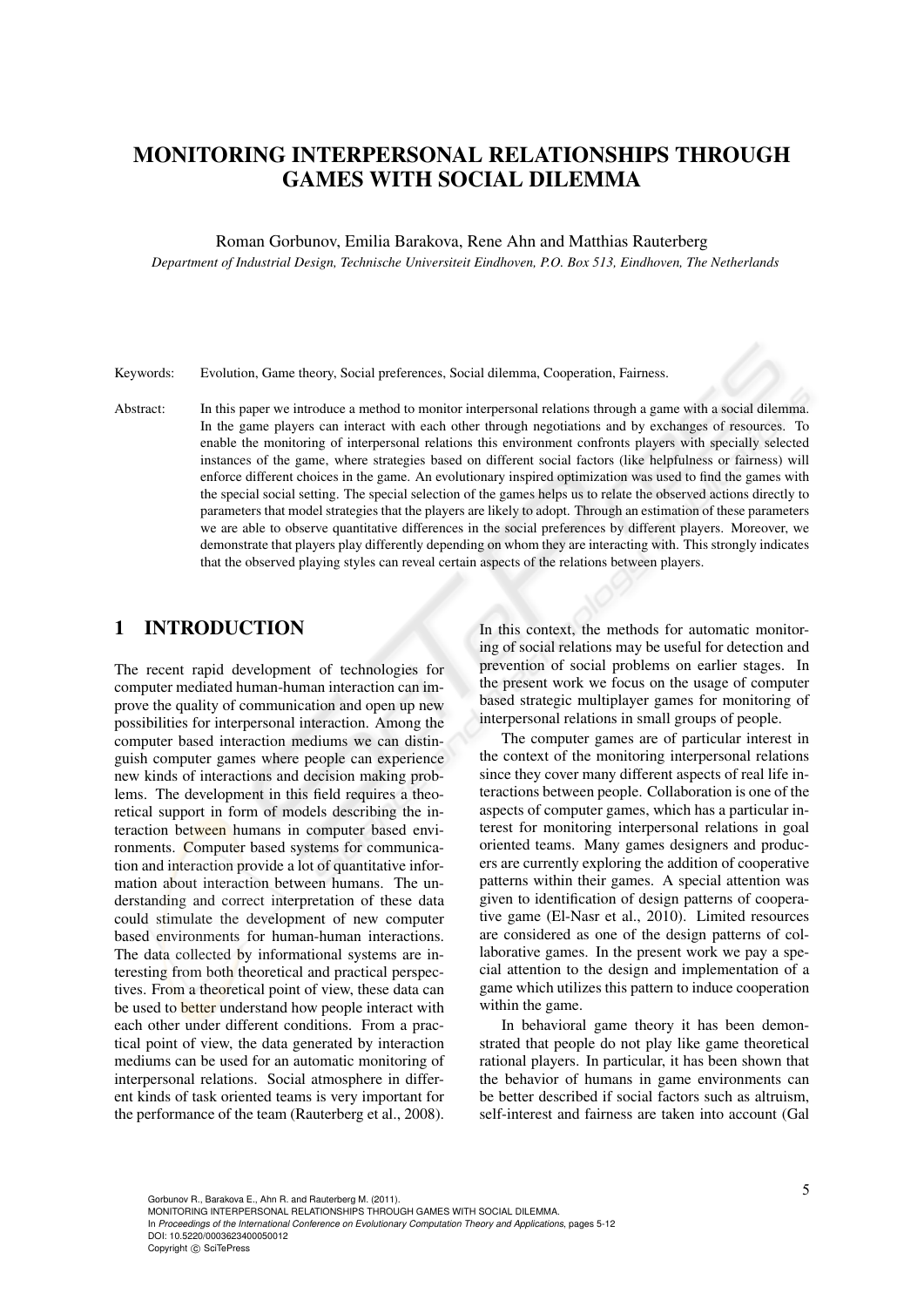and Pfeffer, 2006; Gal et al., 2004). The influence of social factors on the game strategies of humans makes the behavior of human players dependent on social relations with other players. In particular, it has been demonstrated that a humans way of playing depends on whom they are playing with: "friends" and "strangers" are treated differently (Marzo et al., 2004). Moreover, it has been shown that humans treat computer agents differently depending on the game strategies embedded into these agents (van Wissen et al., 2009). In particular, collaborative, altruistic behavior in agents induces more collaborative and altruistic behavior in human subjects.

Different models have been developed to describe human-human interaction in game environment. For example, relations of human subjects to other players can be modeled by retrospective and prospective thinking which reflects humans' memories about past behavior of other players as well as certain expectations about future behavior of these players (Gal and Pfeffer, 2007). With this approach the reciprocal behavior of humans can be modeled. It has been demonstrated that human players do not base their decisions solely upon the options they have. Instead, humans also reason about the preferences of other players in the game (Ficici and Pfeffer, 2008a; Ficici and Pfeffer, 2008b).

The models describing human-human interactions in game environments were proven to improve performance of computer agents when interacting with human subjects. For example, it has been demonstrated that agents using purely axiomatic rules are outperformed by human like computer agents which decide whether to help other agents based on partial information about the environment and their partners' plans (Kamar et al., 2006). Similarly, computer agents which, like humans, were able to estimate the degree of helpfulness of other agents and to adopt to it, outperformed agents playing classical game theoretic strategies (Talman et al., 2005). The fact that behavior of human players depends on relations to (beliefs about) other players makes games into an attractive tool for automatic monitoring of interpersonal relations.

In the presented work we use the Colored Trail (CT) game as a tool for monitoring interpersonal relations. Colored Trails (CT) is a game designed to enable investigation of properties of decision making strategies in multi-agent situations of varying settings and complexity (Grosz et al., 2004). Different variations of the game have been used to study humanhuman and human-agent interactions (van Wissen et al., 2009; Gal and Pfeffer, 2006; Talman et al., 2005; Grosz et al., 2004; Gal et al., 2004; Ficici and

Pfeffer, 2008a; Marzo et al., 2004; Kamar et al., 2006; Gal and Pfeffer, 2007; Hennes et al., 2009; Ficici and Pfeffer, 2008b; Gal et al., 2005).

# 2 METHODS

#### 2.1 Colored Trails Game

The colored trails is a multiplayer negotiation game that can be classified as a computer version of a board game involving strategic and logical reasoning. The game provides a flexible setting which allows researcher to vary the complexity of the game, the level of dependence between players, and the accessibility of information about the state of the game. The colored trails game has been used in the MARS-105 experiment to investigate its potential in monitoring interpersonal relations in small isolated groups of people performing long term missions (Hennes et al., 2009; Voynarovskaya et al., 2010; Rauterberg et al., 2008).

The CT game resembles real life situations in which people have different goals and need some resources to reach these goals. In the initial state of the game players can be in different situations and, as a consequence of that, they require different kinds of resources to reach their goals. In other words, resources of different kinds can have different values to different players. A redistribution of the resources can be done as a result of negotiations between players. The game is interesting for analysis since it contains both competitive and collaborative components.

More specifically, the game is played on a rectangular board composed of colored squares (see Figure 1). Colors are chosen from a fixed set of colors. In the



Figure 1: Example of the colored trails game on the response phase.

beginning of the game every player is placed on one of the colored squares of the board. Additionally to that one square is assigned to be the goal-square. In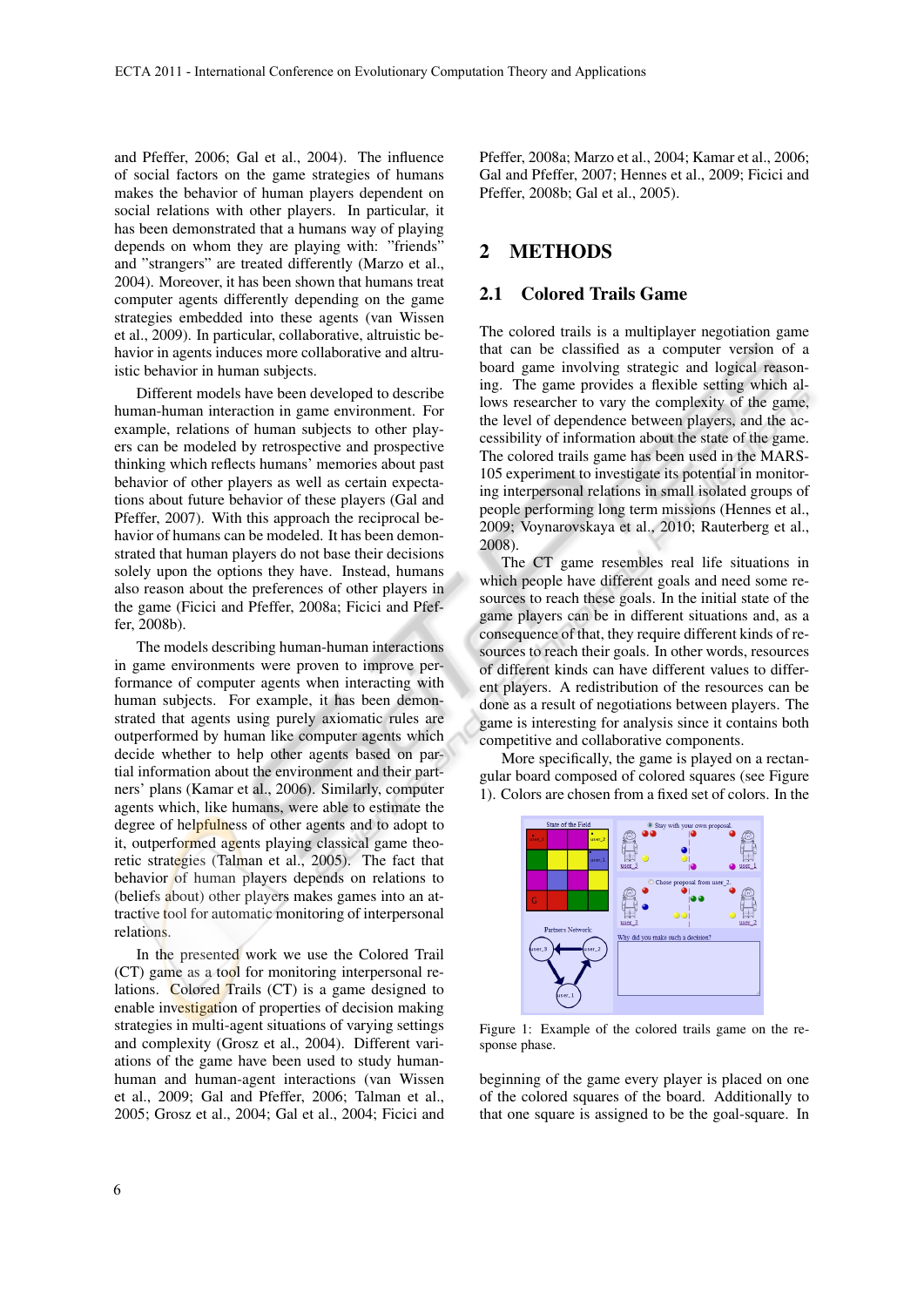the beginning of the game every player also receives a set of colored chips (resources). The colors of the chips are taken from the same set as the colors of the board squares. Players can move on the board using their chips. In more detail, they can make a horizontal or vertical move to one of the neighboring squares if they have a chip of the same color as the new square. By making a step on the board a player irreversibly spends a chip. The goal of the player is to move as close as possible to the goal-square, spending a minimum of chips. Before making their moves players are allowed to exchange some of their chips with another player. Any exchange of chips is possible if both participants of the exchange agree to do this exchange.

During the previous research on monitoring of interpersonal relations during the MARS-105 isolation experiment the game was played by three persons with predefined roles (Hennes et al., 2009). Two of the subjects played the role of proposer, in which they could propose a chips exchange to the third player who played the role of the responder. The responder, in his/her turn could accept one of the two propositions or reject both of them. The accepted chips exchange was realized so that two of three players got new sets of chips. After that the game engine calculated and performed the best possible move for every player. In the present study we use a modified version of the game which is also used in the new MARS-500 isolation experiment. The following modifications have been proposed:

- Every subject plays the role of a proposer with the freedom to choose to whom to make a proposition. In this way we increase the number of proposers per game (from two to three) and, as a consequence, we improve the statistics of our experiment. Moreover, giving a freedom to chose a partner we get additional information for the analysis.
- As a consequence of the first modification, every player can potentially receive a proposition and play the role of a responder. In this way we increase the number of the responders per game (from one to two or three).
- In the modified version of the game responders can have from one to three propositions and, in this way, they experience a broader range of situations in comparison to the previous version of the game. In this way we can access more aspects of the responders behavior.

#### 2.2 Generation of Games

The game is given by the state of the board (how it is colored), the positions of the three players, the location of the goal, and the three sets of chips owned by the three players.

Any exchange of chips between two players is characterized by payoffs earned by the proposer and responder. Different exchanges can correspond to identical pairs of payoffs. We can say that a set of exchanges represents one "option" if all exchanges from the set are characterized by the same pair of payoffs. In this context, the situation in which a proposer needs to make a decision is characterized by a set of available options. Options available to a proposer can be visualized as dots (a "cloud" of options) in a two dimensional space of payoffs in which the x- and y-axis correspond to the payoffs of proposer and responder, respectively (see Figure 2). Among the available options we count the one which corresponds to no exchange (a "default" option).

We assume that proposers value options based on pairs of payoffs associated with the option. A proposer, searching for "the best" exchange, should try to maximize his/her own payoffs (*p*) and, at the same time, he/she should also try to maximize the payoff of the responders (*r*) since it determines the probability that the proposed exchange will be accepted by the responder. For this reason, any option which increases both his/her own payoff and the payoff of the responder with respect to another option should be considered as a "better" option. We will say that the first option (characterized by its payoffs  $(p_1, r_1)$ ) dominates the second option  $(p_2, r_2)$  if  $p_1 \geq p_2$  and  $r_1 \geq r_2$  and  $(p_1 \neq p_2 \text{ or } r_1 \neq r_2).$ 

An option which is not dominated by any other option is called a Pareto optimal option. In a general case there can be many Pareto optimal options (forming a Pareto set). A rational proposer is expected to choose one of the options from the Pareto set. So, the interesting question is what algorithm players use to choose from a Pareto set. In any case it should constitute some kind of a balance between the benefit of the proposer and the benefit of the responder.

It is very well known that people can interact with each other in fair and/or cooperative way. Fairness is usually understood as an equal (or as close as possible) redistribution of goods. Cooperativeness, in its turn, is usually oriented to the performance of a team (not of a single player). In other words, it can be understood as a strategy which maximizes the total payoff of the team. So, it is obvious that the two above mentioned strategies maximize different utility functions. However, players playing with different strategies will not always make different choices since it can happen that there is an option which provides both the maximal total payoff and, at the same time, the most fair distribution of payoffs. Keeping this in mind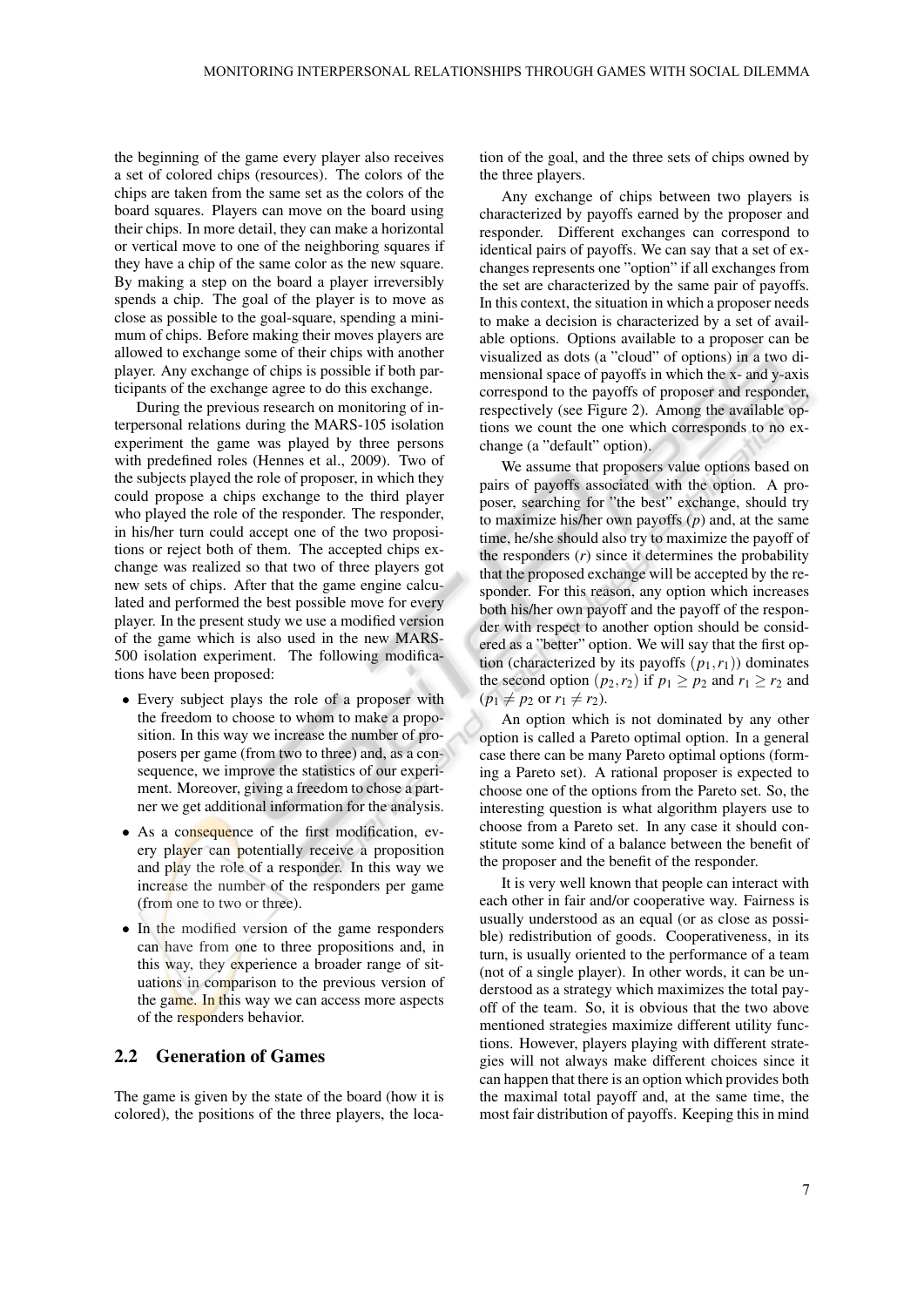we intentionally generated games in which collaborative and fair strategies lead to different non overlapping set of options. In this way we can clearly distinguish between fair and collaborative behavior in players. The last property is important since we could expect that people tend to play more fairly or more collaboratively depending on the interpersonal relations between them. Moreover, in task oriented groups of people the collaborative behavior is very important. So, we need to have a reliable way to identify collaborative interactions in the game. Additionally to that we have assumed that there are different kinds of fair behavior. In more detail, when people judge different options they might care more about what everybody gets additionally to what everybody already had or, alternatively, they might care more about what everybody will have in the end. As an example, people might think that those who have less in the beginning deserve to get more extra. Keeping this in mind we generated games in which the set of options providing fair gain does not overlap with the set of options that provides a fair final result.

The utility functions corresponding to the three above introduced strategies can be expressed mathematically in the following way:

- The cooperativeness :  $p + r$ , where p and r are final scores of proposer and responder, respectively.
- The fairness of the final score: |*p*−*r*|
- The fairness of the gain from the exchange: |(*p*−  $p_0$ ) − (*r* − *r*<sub>0</sub>)|, where  $p_0$  and  $r_0$  are payoffs obtained by proposer and responder in the case where no exchange happens (default payoffs).

An example of the payoff space is shown in figure 2. As we can see in the figure, the game provides three non overlapping sets of options. Every set corresponds to one of the predefined strategies: the collaborative strategy maximizing the total payoff of proposer and responder, the strategy leading to a fair gain from the exchange and the strategy leading to a fair final score.

We have found that only a very small percentage of the games fulfills the above introduced criteria. So, a random search of the desired games would be too time-consuming. To overcome this problem an evolutionary search was performed. In more detail, we started from a game generated randomly. In other words, the state of the field, the positions of players and the goal as well as redistribution of chips was done randomly. The only restriction that we applied is that every player can have from three to five chips. Then we started an iterative process in which either the state of the field or the position of the player or goal, or a set of chips was modified. During the mod-



Figure 2: Options available to the proposer in the space of payoffs. Options corresponding to different strategies form non-overlapping sets.

ification of the field we randomly changed the color of a randomly chosen square. Changing a position of a player or goal we made one horizontal or vertical step to one of the neighboring squares (under the obvious restriction that elements of the game should stay on the field). Additionally to that we did not allow two players to occupy the same square. Modifying set of chips we randomly chose a player and added or removed a chip of a randomly chosen color. Doing that, we kept the restriction that the number of chips owned by one player should be between three and five.

On every step we calculated the overlap between sets of options representing different strategies. The size of the overlap was calculated for every potential pair of players and the total size of the overlap was taken into account. In this way we could guaranty that the game will be interesting independent of who negotiates with whom. A considered mutation was accepted only if it decreases the overlap. The mutation process was continued until no overlaps were found for any pair of players.

In our study we have used a four-by-four board with a palette containing five colors. With this setting we could have a reasonable combinatorial complexity of the game (not too complex, not too trivial). The score was calculated in the following way. Every step between the goal and the final position of the player caused a penalty equal to 25 points. For every chip remaining after the move each player received a reward equal to 10 points.

In our web based experiment 27 participants took part. 9 teams consisting of 3 players were formed. Teams played different numbers of games (ranging from 4 to 18). In total 93 games were played. The teams were formed by self-selection and mutual agreement of team members. The player in a team knew each other since the main intention of our study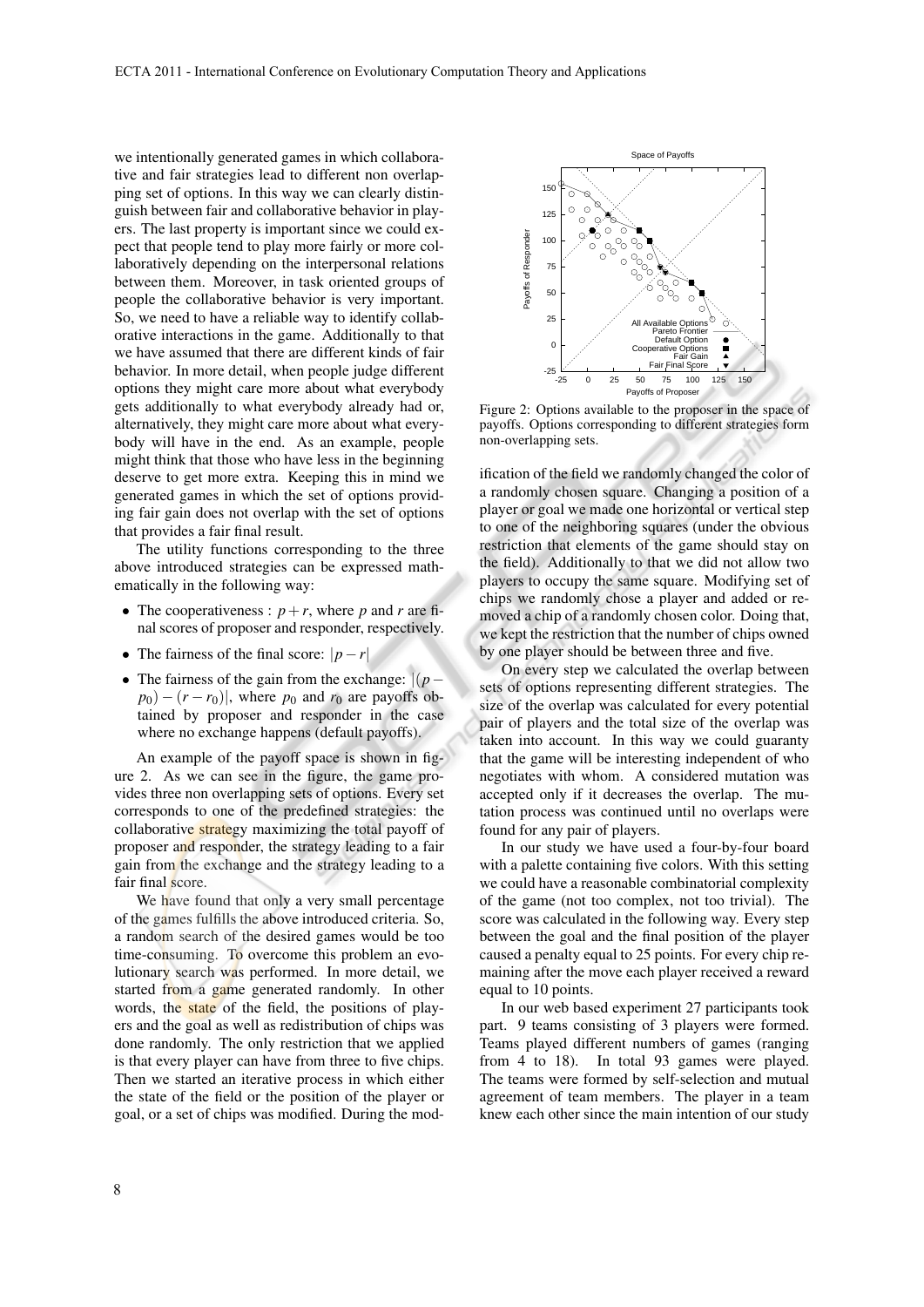was to develop a method for monitoring interpersonal relations.

We need to notice that with the present work we do not try to make any conclusions about a particular social group. We also do not try to present any results that could be dependent on social factors (like race, gender, education). In this context we do not need to worry if the group of participants is large enough to be representative. What we do want to do is to show that different players adopt different strategies that are also dependent on their partners.

### 3 RESULTS

#### 3.1 Population of Strategies

As has been mentioned in the previous section, we generated games in such a way that the three above defined strategies correspond to three nonoverlapping sets of options. In other words, if a proposer uses one of the four predefined strategies, we can determine the strategy if we know what proposition he/she made.

It's possible that a player chooses an option which does not belong to any of the four sets representing the predefined strategies. If this happens we check if the chosen option belongs to the Pareto set since any reasonable strategy leads to a Pareto optimal solution. If it is in the Pareto set (and not in one of the predefined sets) we can assume that player either tried to find a balance of the four above defined criteria or that he/she used other criteria to evaluate options. If the chosen option is not in the Pareto set, we can conclude that the player made a mistake (for example, he/she miscalculated payoffs corresponding to some exchanges or he/she did not see all available exchanges). The portion of non Pareto optimal propositions can be used as a measure of the complexity of the game. If all propositions are Pareto optimal, the game is trivial. Likewise, if a majority of propositions are not Pareto optimal, the game is too complex. A game should maintain an appropriate level of challenge in order to be entertaining (Yannakakis and Hallam, 2006; van Lankveld et al., 2010).

The analysis of the collected data has shown that 29% of the propositions were not Pareto optimal. Among the Pareto optimal propositions 41% of the propositions did not belong to the three pre-defined set of strategies (see Table 1). The cooperation was proposed in 29% of the Pareto optimal propositions. In 18% and 12% of the Pareto optimal propositions the proposers chose to be fair with respect to the gain and final score, respectively (see Table 2).

Table 1: Portion of Pareto optimal propositions.

| Non Pareto |  |
|------------|--|
| Pareto     |  |

Table 2: Population of different strategies on the Pareto frontier.

| Cooperation             | 29% |
|-------------------------|-----|
| Fair Gain               | 18% |
| <b>Fair Final Score</b> | 12% |
| <b>Mixed Strategies</b> | 41% |

### 3.2 Angle of Benefit

A direct way to describe a proposition is to give a relation between the points gained by proposer and responder in the case where the exchange is realized. This relation can be described by an angle given through the following function:

$$
\alpha = \arctan\left(\frac{r - r_0}{p - p_0}\right). \tag{1}
$$

The introduced angle has a clear interpretation. It gives direction of the line connecting the default option with the proposed one. In particular an exchange which is equally beneficial to proposer and responder is characterized by angle equal to 45°. A value between  $0^\circ$  to  $90^\circ$  corresponds to an exchange which is mutually beneficial to proposer and responder. The angles in the range between 90° and 180° correspond to propositions which are not beneficial to the proposers but are beneficial to the responder (a proposer provides help to a responder). In a similar way, the angles between  $-90^\circ$  and 0 $^\circ$  describe situations when proposers ask for help (i.e. a proposer offers exchanges in which he/she gain points and responder looses his/her points).

As in the previous section, we analyze how the distribution of the introduced parameter is influenced by the decisions of the proposer. In Figure 3 we show the distribution of the introduced angle over all available options as well as over options chosen by the proposers.

In this figure we can see a clear and expectable influence of the proposers decisions on the distribution of the angle. Proposers tend to choose options which are beneficial to both participants of the exchange (proposer and responders). We can see that options which are more beneficial to the proposers but still beneficial to the responder (angles between 0° and 45°) slightly dominate options which are more beneficial to the responders but still beneficial to the proposers (angles between 45° and 90°). We also can see that proposers ask and propose help. It is interesting to notice that proposers propose help significantly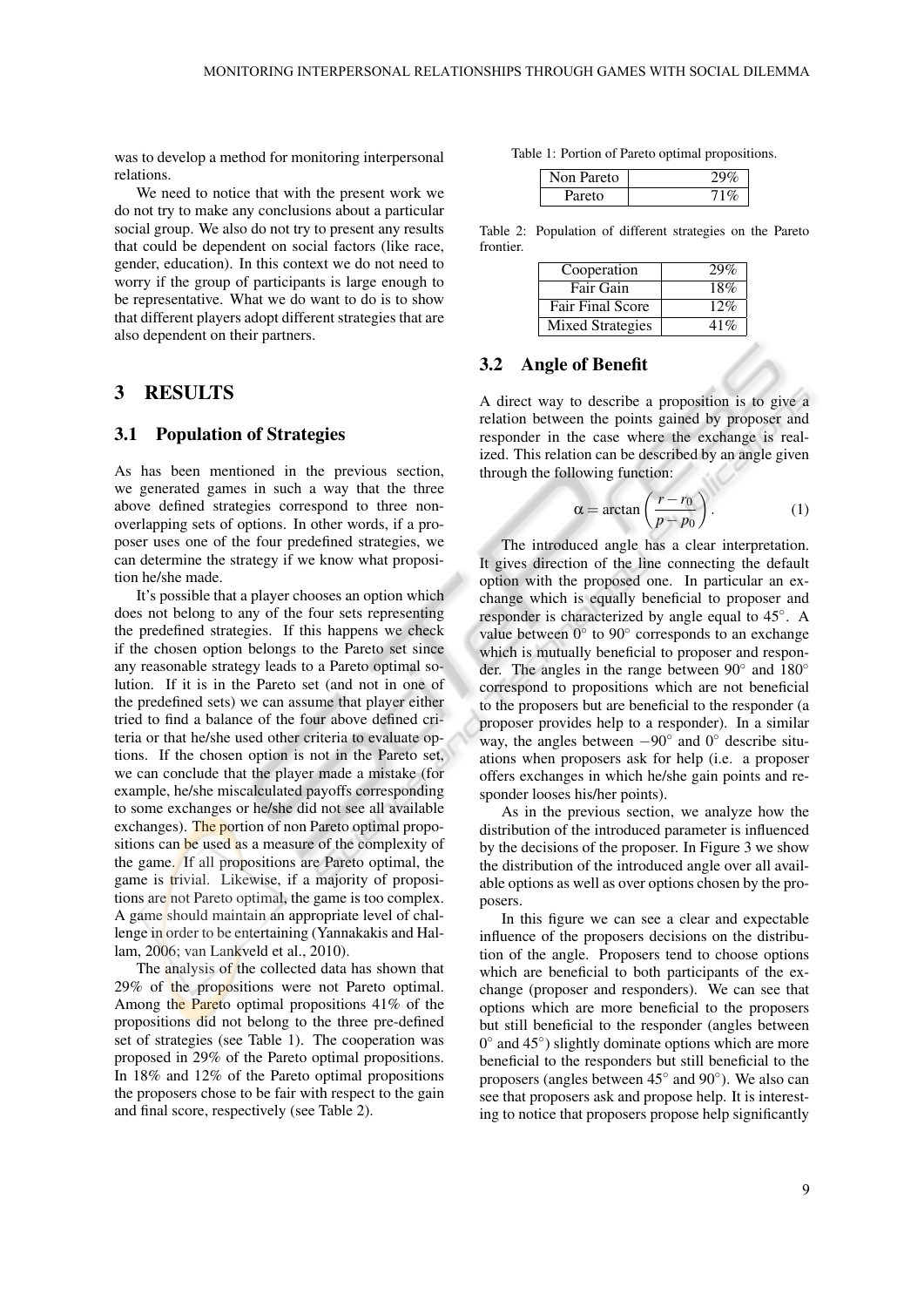

Figure 3: Distributions of the angle of benefit calculated over all available options as well as options chosen by proposers.

more frequently than they ask for help. It also should be noticed that proposers practically never propose (or ask for) help for which the cost of the help exceeds the benefit from the help.

# 3.3 Fairness, Cooperation and Symmetry of Cooperation

We found out that decisions of different proposers generate essentially different distributions of the angles. To describe the shape of the distribution we split the whole range of the angles into three regions corresponding to quantitatively different situations. The first region corresponds to situations in which proposers propose help (i.e. an offer which is beneficial to the responder and requires some sacrifice from the proposer). The second region corresponds to propositions which are beneficial to both proposer and responder. The third region corresponds to propositions which are **beneficial** to the proposer and require some sacrifice from the responder (i.e. the proposer asks for help). For every proposer we calculate the number of propositions falling into every of the above defined regions. We will use the following notation: *nph* and *nah* indicate the number of proposition in which the proposer proposed or asked for help, respectively.  $n<sub>mb</sub>$  is the number of mutually beneficial propositions. Further we make use of the fact that the strategy of a proposer is described by the relative populations of every region. In this way we can decrease the number of parameters describing the behavior of proposer (from three to two). In other words we can remove the degree of freedom which represents the number of played games while preserving the information about behavior of the proposers. Accordingly, we introduce

the following two parameters:

$$
v_{cl} = \frac{n_{ah} + n_{ph}}{n_{mb} + n_{ah} + n_{ph}},
$$
 (2)

"level of cooperation", gives the portion of propositions in which proposer proposed or asked for help.

$$
v_{gr} = \frac{n_{ph}}{n_{ah} + n_{ph}},
$$
\n(3)

"give ratio", indicates how frequently a proposer proposes help in all those situations when help is involved.

We assume that the values of the two introduced parameters (ν*cl* and ν*gr*) depend on the identity of the proposer as well as on who is the responder. So, the behavior of every proposer can be described by two pairs of the considered parameters (corresponding to two responders). An example of the diagram visualizing interpersonal relations in a team is shown in figure 4. Every player is represented by two points connected by a red line. Blue lines are used to indicate a responder corresponding to a point representing behavior of a proposer. In other words, red lines represent subjects and blue lines represent interpersonal relations between the subjects. As we can see in the figure, players exhibit significantly different behavior in terms of the two above introduced parameters. Moreover, we can see that the behavior is different depending on who is the responder. In other words, we have demonstrated that players adopt different strategies depending on who they interact with. So, we can conclude that the proposed method provides quantitative measurements of interpersonal relations.

We would like to emphasize that propositions made by a given proposer to a given responder are not only conditioned by utility function of the proposer but also by his/her believes about the utility function of the responder. Within this work we do not try to study the mechanism of making decisions based on utility function of the proposer and his/her believes about the utility function of the responder. Instead, we propose a method to measure and describe the phenomenon with the intention to access interpersonal relations using computer games.

In terms of the introduced diagram the healthiest relations in the group would be represented by a point located on the very top of the figure (the highest cooperation) and in the middle of the horizontal direction (proposer proposes help as frequent as he asks for it).

The clear meaning of the introduced parameters provides a simple interpretation of the diagrams. For example, in the figure 4 we can see that one of the players (the *C*2-player) shows the maximal level of cooperation. However, the give-take ration of this player is too high indicating that this player almost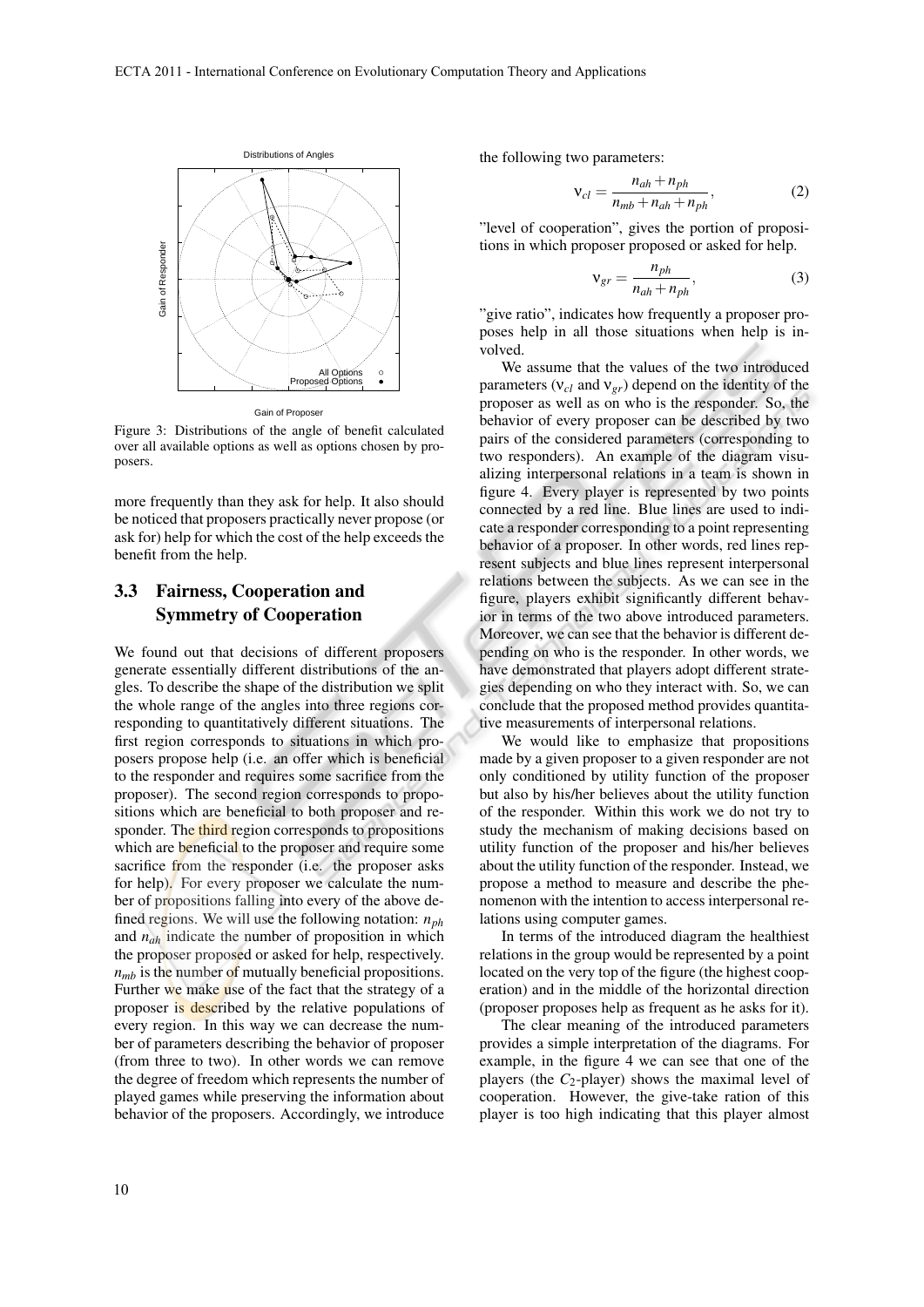always proposes help. For this player we could recommend to ask for help when it is more beneficial for the whole group to do so. In the same team we can see that the second player (*B*2-player) exhibits different behavior depending on who is the responder. This player is more cooperative with the cooperative player  $(C_2$ -player) and less cooperative with the least cooperative player (*A*<sub>2</sub>-player).



Figure 4: Strategies of players in team 2 given by values of the "give/take" and "help" ratios.

The limited number of the games raises the question of the accuracy of the presented parameters. To address this question we have numerically calculated probability density function (PDF) of the proposer models for every observed population of decisions (every models is given by values of the give and help ratios). In more details, we have randomly generated models of proposers. Every model was given by the probabilities of the three different kinds of decisions (propose help, ask for help, propose mutually beneficial exchange). Every probability was generated by the random number generator implementing uniform distribution between 0 and 1. The generated probabilities were normalized to make the sum of the three probabilities to be equal to 1. Every model (random decisions generator) was used to generate the same number of decisions as in the considered observed set of decisions (made by a player). The model was accepted if the generated and observed decisions give the same population of the three kinds of decision. In this way, for every observed population of the decisions (given by the give and help ratios) we have generated 1 million models that were used to construct the PDF of the models. For every generated PDF we have calculated the cutoff value such that integration of the part of the distribution with the values larger than the cutoff should give 0.9. In other word we found the region around the maximum of the PDF such that the probability for the real model to be within this region is equal to 90%. These regions are shown in the figure 4 with the same colors as those of the observed points.

As we can see on the figures the difference between the observed values is very unlikely to be produced purely by the inaccuracy of the measurements.

### 4 CONCLUSIONS

In the present work we have proposed a way to generate game instances with a special set of options in the space of payoffs. By confronting players with these game instances we are able to access human strategies based on their choices in these games. We have formulated a set of parameters to characterize all options available to the players. With the introduced parameters we could draw some conclusions about a players' strategy even though the choices of the player did not belong to any of the predefined sets of strategies and were not even Pareto optimal. In particular, in this way we have a method to extract useful information about social preferences of players even in situations when not all options are noticed by the player because of the combinatorial complexity of the game. Additionally to that we have introduced two ratios which describe behavior of players. The help ratio indicates how a player chooses between fair and collaborative options. In that way we got a direct measure of the level of collaboration. The give/take ratio is used to describe the ways of collaboration. In particular we can see if collaboration between people is exploiting or sacrificing (or balanced between the two extremes). Using the introduced ratios we were able to see clear differences in behavior of the different players. Moreover, we could show that different players play differently depending on who is their partner. In that way we have demonstrated a possibility to access characteristics of interpersonal relations with the usage of collaborative games.

# ACKNOWLEDGEMENTS

The research reported in this paper is supported by NWO User Support Program Space Research. The project number is ALW-GO-MG/07-13. The authors would like to thank the management and the work group of the Mission Execution Crew Assistant (MECA) project, and particularly Mark Neerincx, for the support and collaboration. We also are grateful to Karl Tuyls and Daniel Hennes for their help and support. We would like to thank our partners from the